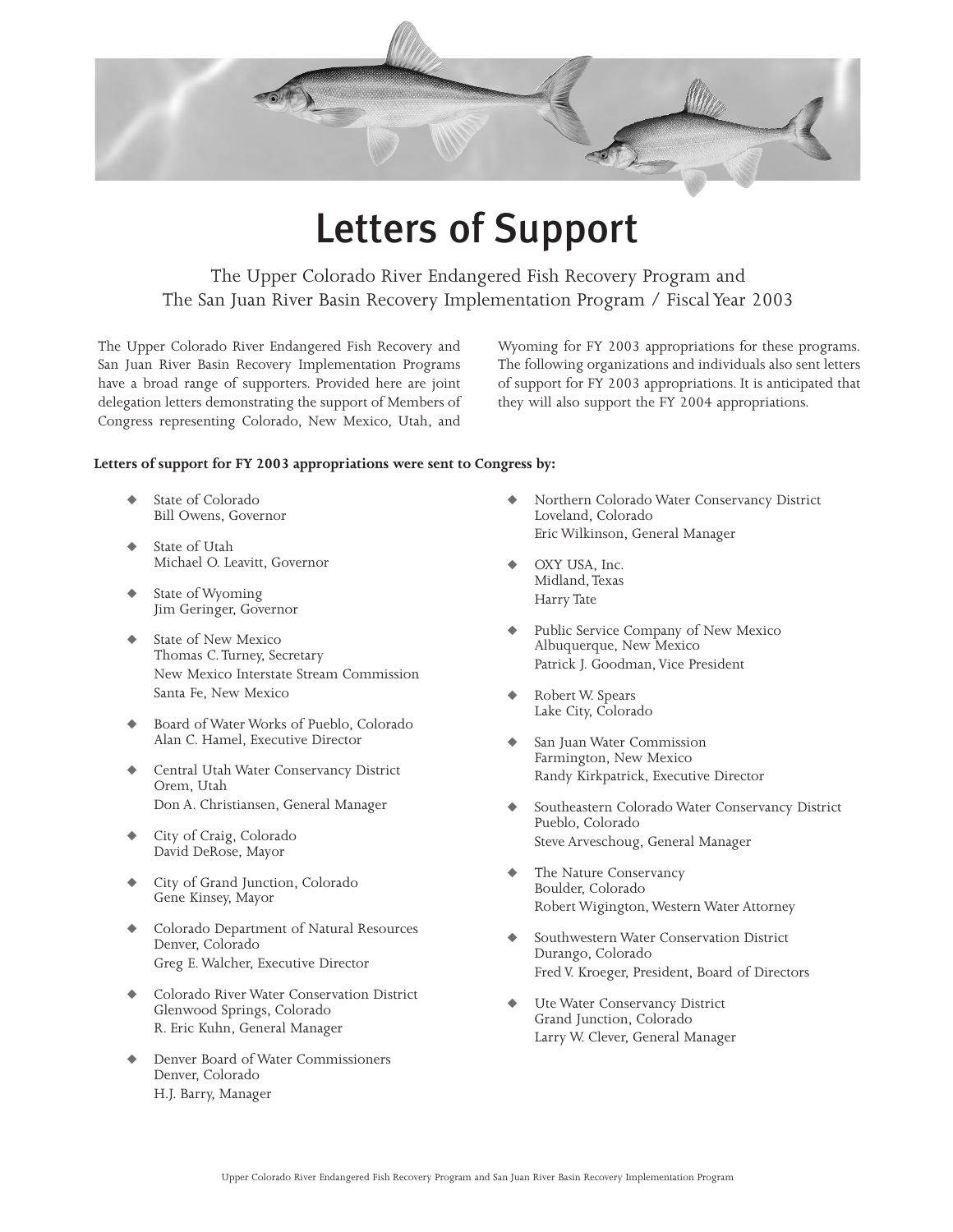

# Upper Colorado River Endangered Fish Recovery Program

Implementation Committee

#### **Ralph Morgenweck**

*Implementation Committee Chair Regional Director U.S. Fish & Wildlife Service* P.O. Box 25486, DFC Denver, CO 80225 303-236-7920 303-236-8295 Fax ralph-morgenweck@fws.gov

#### **Carol DeAngelis**

*Deputy Regional Director U.S. Bureau of Reclamation* 2764 Compass Dr., Suite 106 Grand Junction, CO 81506 970-248-0690 970-248-0601 Fax cdeangelis@uc.usbr.gov

#### **Leslie James**

*Executive Director CO River Energy Distributors Association* 4625 South Wendler Drive, Suite 111 Tempe, AZ 85282 602-748-1344 602-748-1345 Fax creda@qwest.net

#### **Robert Morgan**

*Executive Director Utah Department of Natural Resources* 1594 West North Temple, Suite 3710 Salt Lake City, UT 84114-5610 801-538-7201 801-538-7315 Fax robertmorgan@utah.gov

#### **Clayton Palmer**

*Manager*, *Environmental & Resource Planning CRSP-MC Western Area Power Administration* P.O. Box 11606 Salt Lake City, UT 84147 801-524-3522 801-524-5017 Fax cspalmer@wapa.gov

#### **Tom Pitts**

*Water Users' Representative Water Consult* 535 North Garfield Ave. Loveland, CO 80537-8690 970-667-8690 970-667-8692 Fax h2orus@waterconsult.com

# **Patrick Tyrrell**

*State Engineer Wyoming State Engineer's Office* Herschler Building, 4th East Cheyenne, WY 82002-0370 307-777-6150 307-777-5451 Fax ptyrre@state.wy.us

#### **Karen Wade**

*Director, Intermountain Region National Park Service* 12795 West Alameda Parkway Denver, CO 80225-0287 303-969-2503 303-969-2785 Fax karen\_wade@nps.gov

# **Greg E.Walcher**

*Executive Director Colorado Department of Natural Resources* 1313 Sherman Street, Room 718 Denver, CO 80203 303-866-4902 303-866-2115 Fax greg.walcher@state.co.us

# NONVOTING MEMBERS

#### **Robert Muth**

*Program Director Upper Colorado River Endangered Fish Recovery Program* P.O. Box 25486, DFC Denver, CO 80225 303-969-7322, ext. 268 303-969-7327 Fax robert-muth@fws.gov

#### **John Shields**

*Management Committee Chair Interstate Streams Engineer Wyoming State Engineer's Office* Herschler Building, 4th East Cheyenne, WY 82002-0370 307-777-6151 307-777-5451 Fax jshiel@state.wy.us

*See San Juan River Coordination Committee on reverse.*